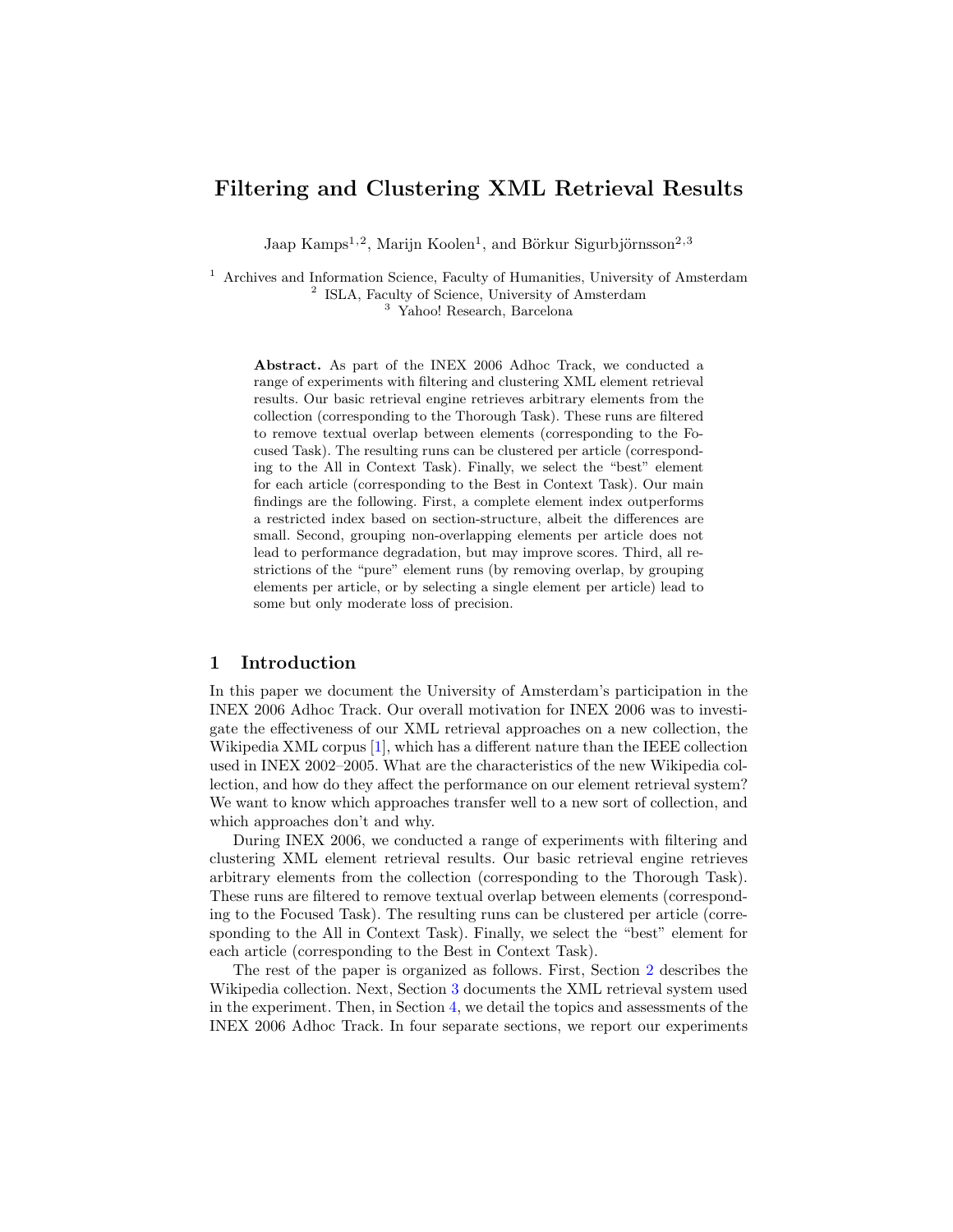<span id="page-1-1"></span>Table 1. Wikipedia collection statistics

| Description                       | <b>Statistics</b> |
|-----------------------------------|-------------------|
| $\#$ of articles                  | 659,388           |
| $#$ of elements                   | 52,555,826        |
| $\#$ of unique tags               | 1,241             |
| Avg. $\#$ of elements per article | 79.69             |
| Average depth                     | 4.82              |

for the Thorough Task  $(\S_5)$  $(\S_5)$ ; the Focused Task  $(\S_6)$  $(\S_6)$ ; the All in Context Task  $(\S_7)$  $(\S_7)$ ; and the Best in Context Task  $(\S 8)$  $(\S 8)$ . Experiments with a mixture language model are discussed in Section [9.](#page-12-0) Finally, in Section [10,](#page-13-0) we discuss our findings and draw some conclusions.

# <span id="page-1-0"></span>2 Wikipedia collection

In previous years, the IEEE collection was used in INEX. This year sees the introduction of a new collection, based on the English Wikipedia collection [\[2\]](#page-14-1). The collection has been converted from the wiki-syntax to an XML format [\[1\]](#page-14-0). Whereas the IEEE collection has somewhat over 12,000 documents, the Wikipedia collection has more than 650,000 documents. To get some idea of the characteristics of this new collection, we have gathered some statistics. Table [1](#page-1-1) shows a few basic collection statistics. There are over 50,000,000 elements using 1,241 different tag names. However, of these, 779 tags occur only once, and only 120 of them occur more than 10 times in the entire collection. On average, documents have almost 80 elements, with an average depth of 4.82.

Next, we gathered tag statistics like collection frequency, document frequency and element length. Table [2](#page-2-0) shows the 10 longest elements and their collection frequency. The length is the average number of words in the element. The <article> element is the longest element of course, since it always encompasses all other elements. However, after the <br/>body> element, the other long elements occur only rarely in the entire collection, and contain only a few hundred words. Clearly, most of the elements are rather short. Even the average article length is short, containing no more than 415 words.

In Table [3](#page-2-1) the most frequent tag names are listed. Column 2 shows the average document frequency of the tag name, column 3 shows the collection frequency. There are many links to other Wiki pages (<collectionlink>s), and many <unknownlink>s that are not really links (yet). Wiki pages have more than 4 paragraphs (indicated by  $\langle p \rangle$  tags) and more than 2 sections on average.

As shown in Table [4,](#page-2-2) the elements <article>, <conversionwarning>, <br/>body> and <name> occur in every single document. Almost all documents have links to other Wiki pages  $(99.4\%)$ , and more than 70% have text tagged as  $\langle$ unknownlink> (indicating a topic that could have its own page). Together with the average frequency of the <collectionlink>s, this indicates a very dense link structure. Apart from that, the textual unit indicating elements <section> and <p> (paragraph) occur in 69.6% and 82.1% of the documents respectively.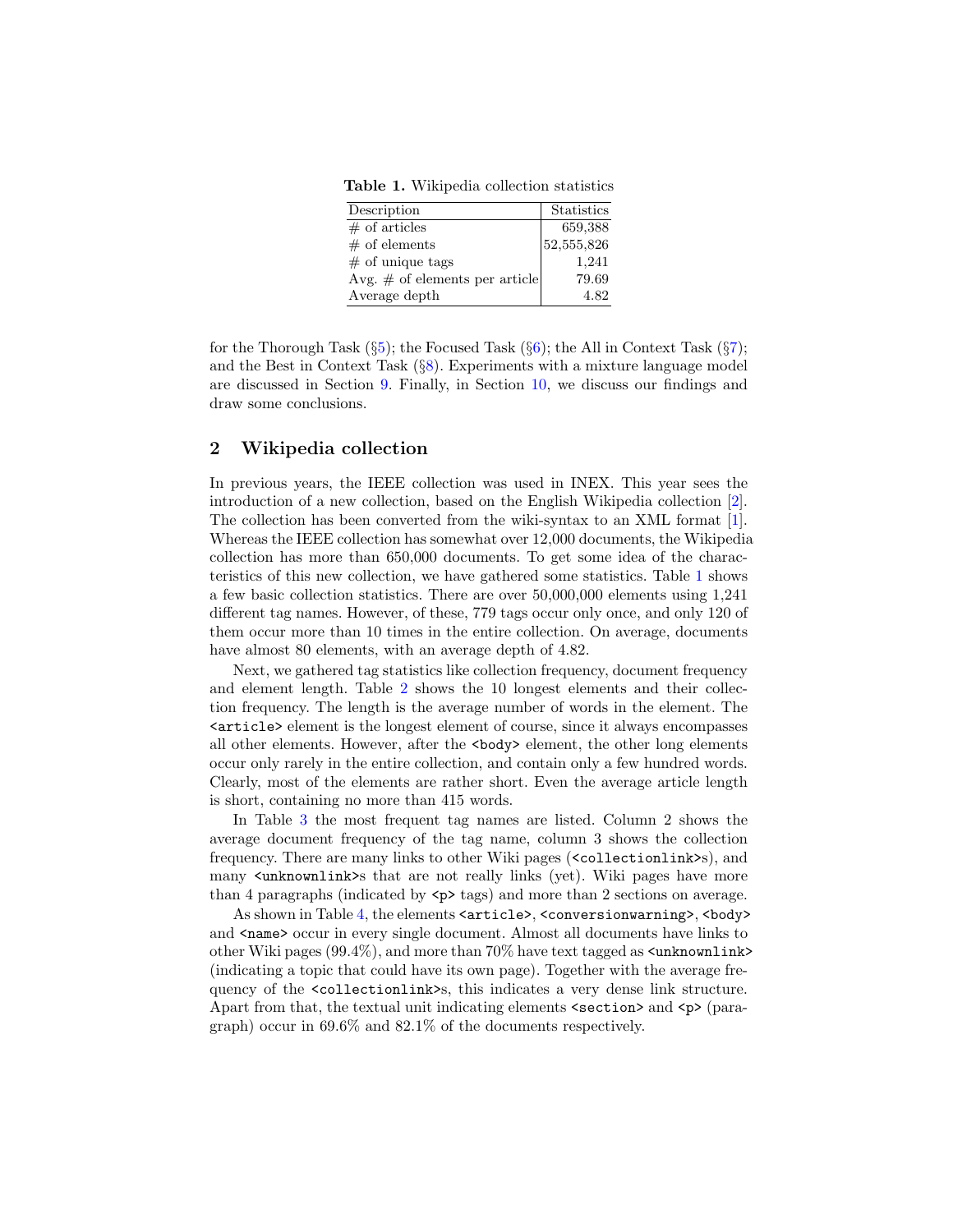|  |  |  |  | <b>Table 2.</b> Longest elements in Wikipedia collection |  |
|--|--|--|--|----------------------------------------------------------|--|
|--|--|--|--|----------------------------------------------------------|--|

<span id="page-2-0"></span>

| Element                 |        | Mean length Collection freq. |
|-------------------------|--------|------------------------------|
| <article></article>     | 414.79 | 659,388                      |
| <body></body>           | 411.20 | 659,388                      |
| <noinclude></noinclude> | 380.83 | 14                           |
| $<$ h5>                 | 253.18 | 72                           |
| <td_align></td_align>   | 249.20 | 4                            |
| $\langle h4 \rangle$    | 237.13 | 307                          |
| <۱۵>                    | 198.20 | 163                          |
| <timeline></timeline>   | 186.49 | 48                           |
| $number$                | 168.72 | 27                           |
| <h3></h3>               | 163.80 | 231                          |

Table 3. Most frequent tags in Wikipedia collection

<span id="page-2-1"></span>

| Tag name                          | Document freq. Collection freq. |            |
|-----------------------------------|---------------------------------|------------|
| <collectionlink></collectionlink> | 25.80                           | 17,014,573 |
| $\texttt{item}$                   | 8.61                            | 5,682,358  |
| <unknownlink></unknownlink>       | 5.98                            | 3,947,513  |
| $cell$                            | 5.71                            | 3,770,196  |
| < p                               | 4.17                            | 2,752,171  |
| <emph2></emph2>                   | 4.12                            | 2,721,840  |
| <template></template>             | 3.68                            | 2,427,099  |
| <section></section>               | 2.44                            | 1,609,725  |
| <title></title>                   | 2.41                            | 1,592,215  |
| <emph3></emph3>                   | 2.24                            | 1,480,877  |

<span id="page-2-2"></span>Table 4. Elements with the highest document frequency in Wikipedia collection

| Tag name                                | Document freq. | %    |
|-----------------------------------------|----------------|------|
| <article></article>                     | 659,388 100.0  |      |
| <conversionwarning></conversionwarning> | 659,388 100.0  |      |
| <body></body>                           | 659,388 100.0  |      |
| $name$                                  | 659,388 100.0  |      |
| <collectionlink></collectionlink>       | 655,561 99.4   |      |
| <emph3></emph3>                         | 587,999 89.2   |      |
| < p                                     | 541,389 82.1   |      |
| <unknownlink></unknownlink>             | 479,830        | 72.8 |
| <title></title>                         | 459,253        | 69.6 |
| <section></section>                     | 459,252        | 69.6 |

The main observation is that elements are small on average. One important reason for this is the Wikipedia policy of splitting long articles into multiple new pages.[4](#page-2-3) The idea is that encyclopedia entries should be focused. If the article

<span id="page-2-3"></span><sup>4</sup> As [http://en.wikipedia.org/wiki/Wikipedia:Summary\\_style](http://en.wikipedia.org/wiki/Wikipedia:Summary_style) reads: "The length of a given Wikipedia entry tends to grow as people add information to it. This cannot go on forever: very long entries would cause problems. So we must move information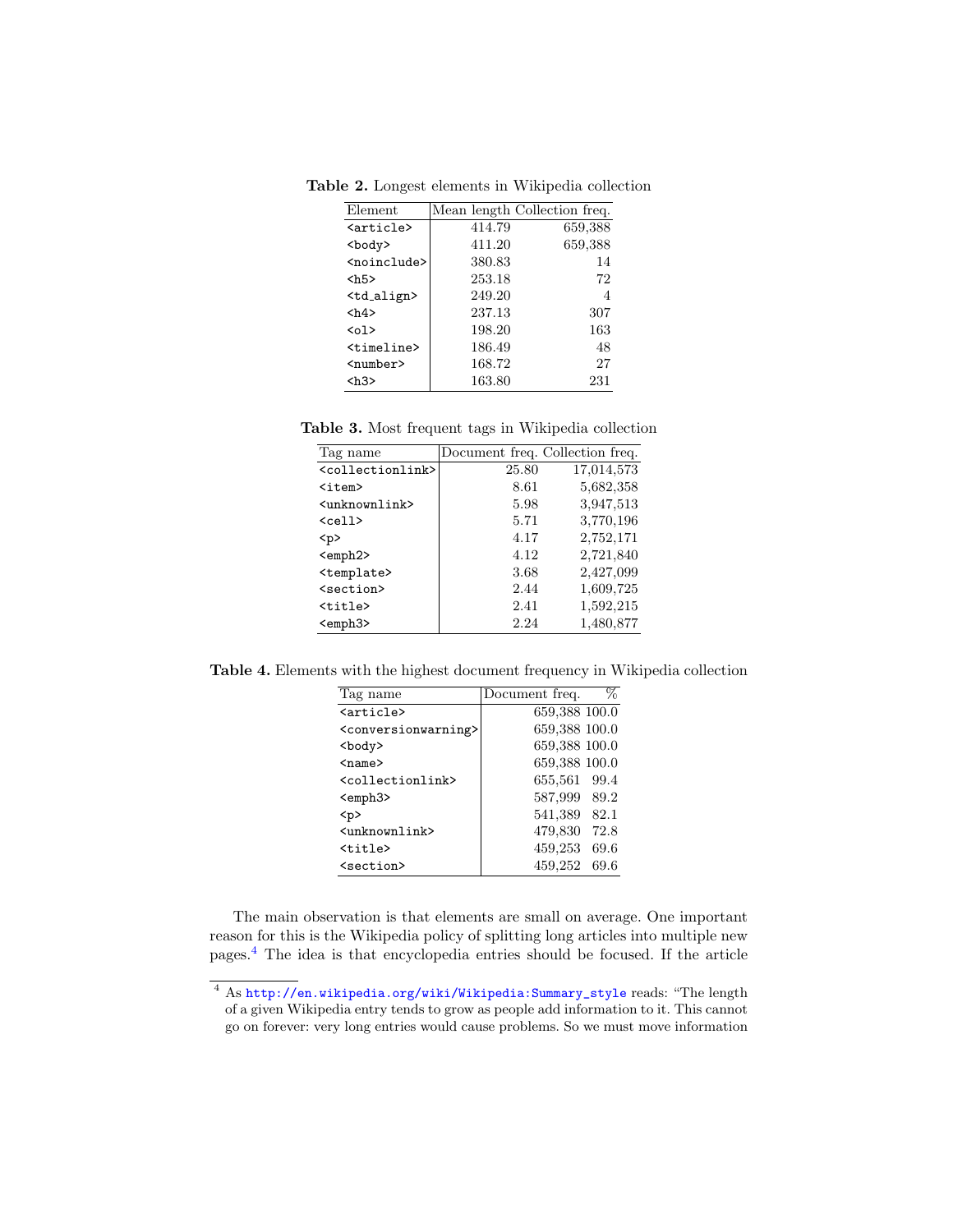grows too long, it should be split into articles discussing the sub-topics. This is a policy that closely resembles the main purpose of element retrieval: a relevant results must be specific. The dense structure of the collection links should make it easy to navigate to other relevant pages.

# <span id="page-3-0"></span>3 XML Retrieval System

#### 3.1 Indexing

Our indexing approach is based on our earlier work [\[3](#page-14-2)[,4,](#page-14-3)[5\]](#page-14-4).

- Element index : Our main index contains all retrievable elements, where we index all textual content of the element including the textual content of their descendants. This results in the "traditional" overlapping element index in the same way as we have done in the previous years [\[3\]](#page-14-2).
- Section index : We built an index containing only the most frequently retrieved elements. Studying the distribution of retrieved elements, we found that the <article>, <br/>body>, <section> and <p> elements are retrieved far more often than other elements, and we build an index containing just these elements. The frequent element left out is <collectionlink>. Since collection links contain only a few terms at most, and say more about the relevance of another page, we didn't add them to the index.
- Article index : We also build an index containing all full-text articles (i.e., all wikipages) as is standard in IR.

For all indexes, stop-words were removed, but no morphological normalization such as stemming was applied. Queries are processed similar to the documents, we use either the CO query or the CAS query, and remove query operators (if present) from the CO query and the about-functions in the CAS query.

#### 3.2 Retrieval

For all our runs we used a multinomial language model [\[6\]](#page-14-5). We use the same mixture model implementation as we used in earlier years [\[4\]](#page-14-3). We assume query terms to be independent, and rank elements e according to:

$$
P(e|q) \propto P(e) \cdot \prod_{i=1}^{k} P(t_i|e), \tag{1}
$$

where q is a query made out of the terms  $t_1, \ldots, t_k$ . We estimate the element language model by taking a linear interpolation of three language models:

$$
P(t_i|e) = \lambda_e \cdot P_{mle}(t_i|e) + \lambda_d \cdot P_{mle}(t_i|d) + (1 - \lambda_e - \lambda_d) \cdot P_{mle}(t_i), \tag{2}
$$

out of entries periodically. This information should not be removed from Wikipedia: that would defeat the purpose of the contributions. So we must create new entries to hold the excised information." (November 2006).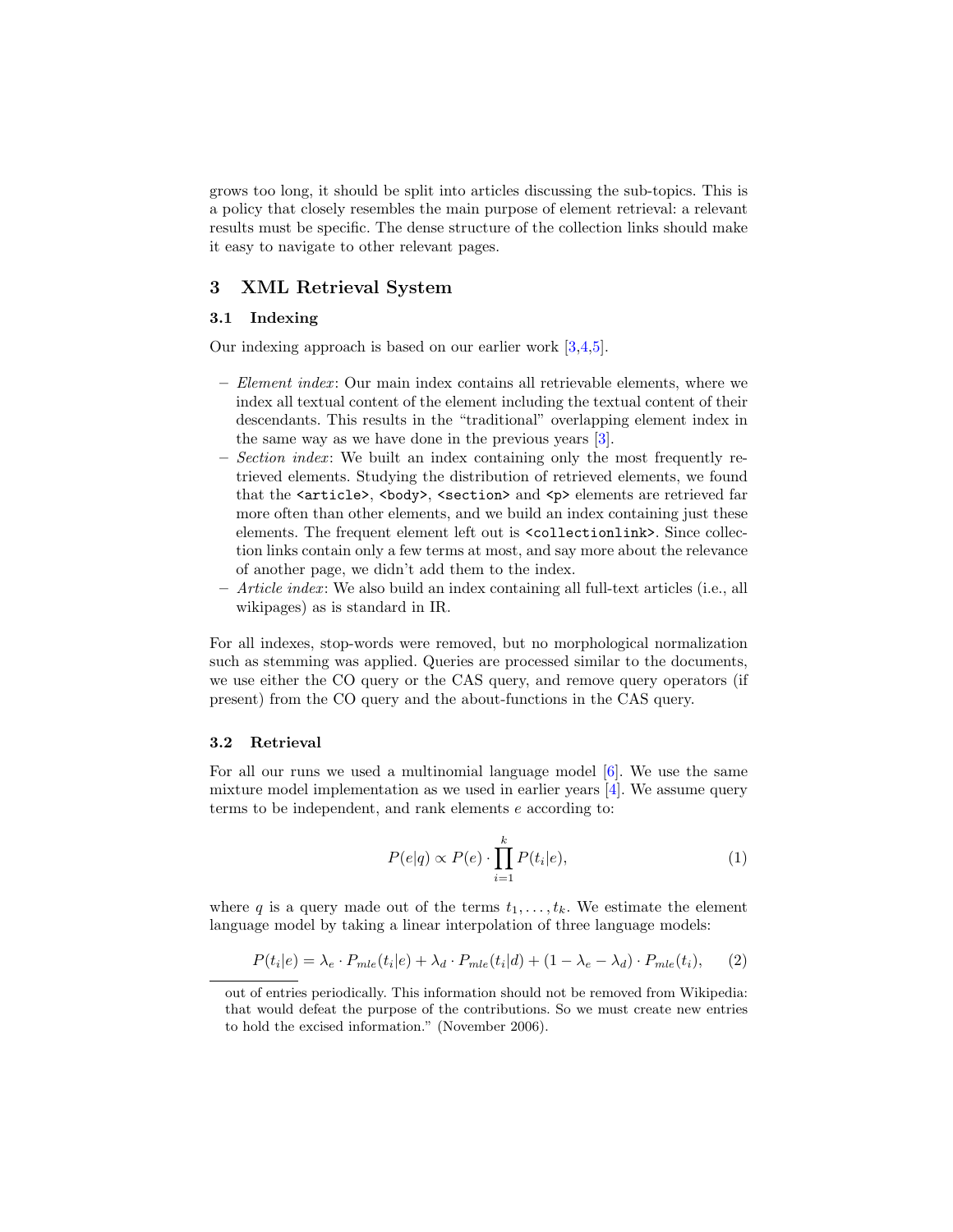Table 5. Relevant passage statistics

<span id="page-4-1"></span>

| Description                 | Statistics |
|-----------------------------|------------|
| $#$ articles with relevance | 5,483      |
| $#$ relevant passages       | 8,737      |
| avg. rel. pass. length      | 1,098      |
| median rel. pass. length    | 289        |

<span id="page-4-2"></span>

| Tag name              |        | Frequency   Avg. length |
|-----------------------|--------|-------------------------|
| < p >                 | 15,315 | 450                     |
| $\texttt{item}$       | 14,375 | 91                      |
| <emph2></emph2>       | 14,322 | 20                      |
| $cell$                | 13,898 | 19                      |
| <section></section>   | 9,291  | 2,375                   |
| <emph3></emph3>       | 5,782  | 16                      |
| <article></article>   | 5,481  | 9342                    |
| <body></body>         | 5,479  | 9322                    |
| <title></title>       | 5,197  | 21                      |
| <template></template> | 4,107  | 87                      |

where  $P_{mle}(\cdot|e)$  is a language model for element e in document d;  $P_{mle}(\cdot|d)$  is a language model for document d; and  $P_{mle}(\cdot)$  is a language model of the collection. The parameters  $\lambda_e$  and  $\lambda_d$  are interpolation factors (smoothing parameters). None of our official submissions used the three layered mixture model proper, i.e., we use  $\lambda_d = 0$  unless indicated otherwise. The default value of  $\lambda_e$  is 0.15.

Finally, we assign a prior probability to an element e relative to its length in the following manner:  $\overline{a}$ 

$$
P(e) = \frac{|e|^{\beta}}{\sum_{e} |e|^{\beta}},\tag{3}
$$

where  $|e|$  is the size of an element e. The  $\beta$  parameter introduces a length bias which is proportional to the element length with  $\beta = 1$  (the default setting). For a more thorough description of our retrieval approach we refer to [\[4\]](#page-14-3). For comprehensive experiments on the earlier INEX data, see [\[7\]](#page-14-6).

# <span id="page-4-0"></span>4 Topics and Judgments

Assessments are available for 111 topics (numbered 289–298, 300–306, 308–369, 371–376, 378–388, 390–392, 395, 399–407, 409–411, and 413). There is a total 8,737 relevant passages for these 111 topics in 5,483 different articles. Table [5](#page-4-1) shows some statistics of the relevant passages (i.e., the text highlighted as relevant by the assessors). It is interesting to see that most relevant passages are short. The lengths of the elements are measured in characters (text offset).

Table [6](#page-4-2) looks at the judgments from the vista point of elements containing only relevant text. After the workshop it was decided that the links in the collection are too small to be relevant. This affects the elements <collectionlink>,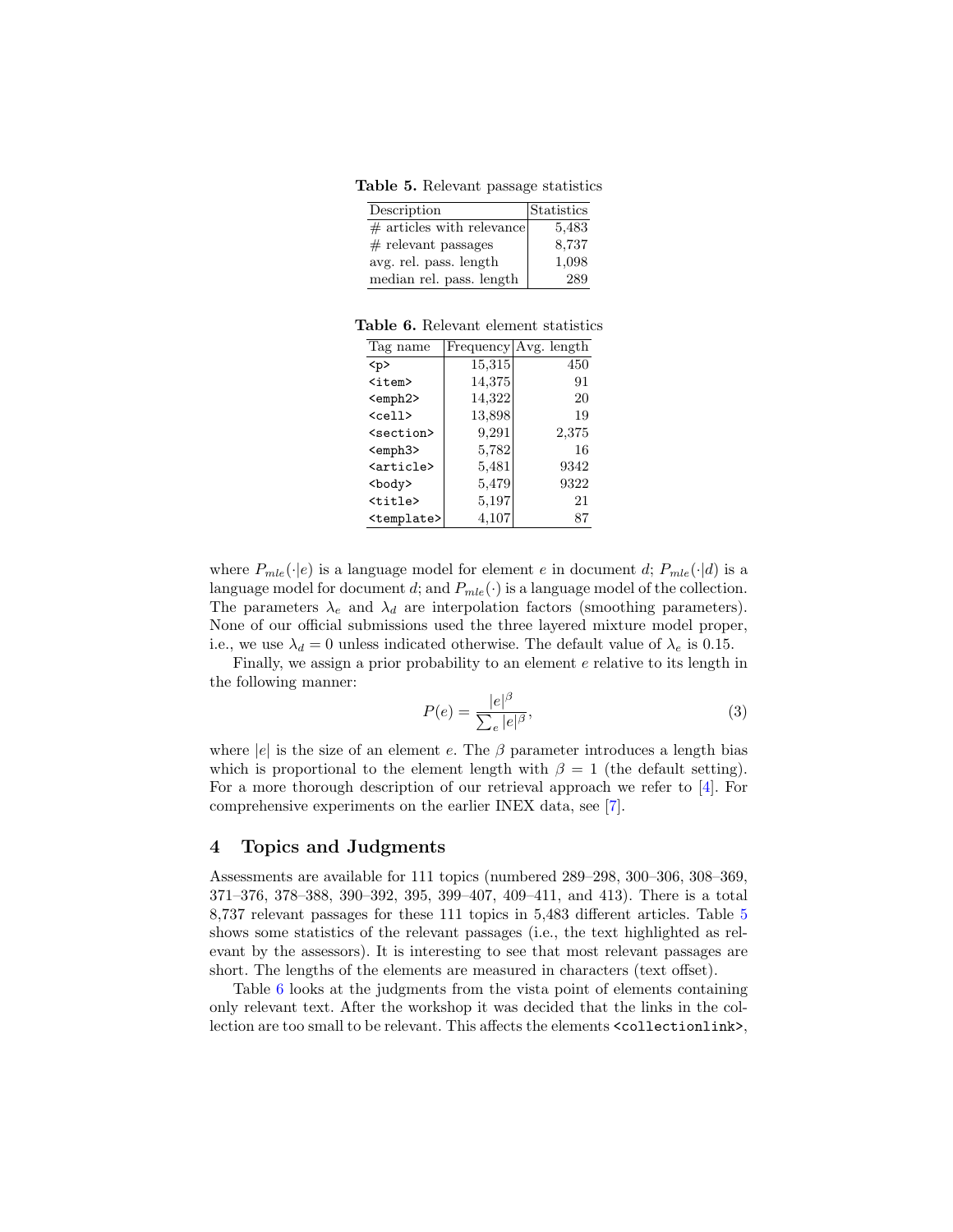<span id="page-5-1"></span>

| Tag name                          | Frequency |
|-----------------------------------|-----------|
| < p >                             | 2,585     |
| <body></body>                     | 1,639     |
| <section></section>               | 1,326     |
| <item></item>                     | 937       |
| <article></article>               | 724       |
| $normallist$                      | 301       |
| $name$                            | 267       |
| <collectionlink></collectionlink> | 208       |
| $<$ row $>$                       | 180       |
| <caption></caption>               | 174       |

Table 7. Elements containing entire relevant passages

<outsidelink>, <redirectlink>, <unknownlink>, <weblink>, <wikipedialink>. This has quite some effect on the set of relevant elements, for example, in the original qrels there were no less than 78,792 <collectionlink> elements highlighted by the assessors. Although the links are no longer considered exhaustive, there are still quite a number of small elements left, like  $\langle \text{empty}, \rangle$ ,  $\langle \text{cell} \rangle$  and  $\epsilon$  (see Table [3\)](#page-2-1). The lengths mentioned are the average lengths of the relevant elements of that type. Longer elements containing relevant text are mostly <p>, <item> and <section> elements.

The shorter elements often contain only a few words, and often are only a small part of the entire passage. However, there are still a fair number of elements that encompass an entire relevant passage. Table [7](#page-5-1) shows the frequency of elements that are the shortest element to contain an entire relevant passage. There are 208 passages that are fully contained within a <collectionlink> element, and 43 more passages contained by other link elements that are considered too small to be relevant. The passages are not considered too small, so retrieving a larger element containing the passage still gives some score. Relevance is often found at the paragraph level. This gives support to our Section index as a viable indexing strategy. The focus of this year's relevance metrics is in specificity, though, so these results might point us in the wrong direction.

# <span id="page-5-0"></span>5 Experiments for the Thorough Task

For the Thorough Task, we submitted two runs using the CO query (from the topic's <title> field) and two runs using the CAS query (from the topic's <castitle> field). We regard the Thorough Task as underlying all other tasks, and all other runs are based on postprocessing them in various ways.

The two Thorough CO runs are:

thorough element lm Language model ( $\lambda_e = 0.15$ ) on the element index. thorough section lm Language model ( $\lambda_e = 0.15$ ) on the section index.

Our two CAS query runs are also based on postprocessing the CO run based on the element index. We extract all path-restrictions on the element of request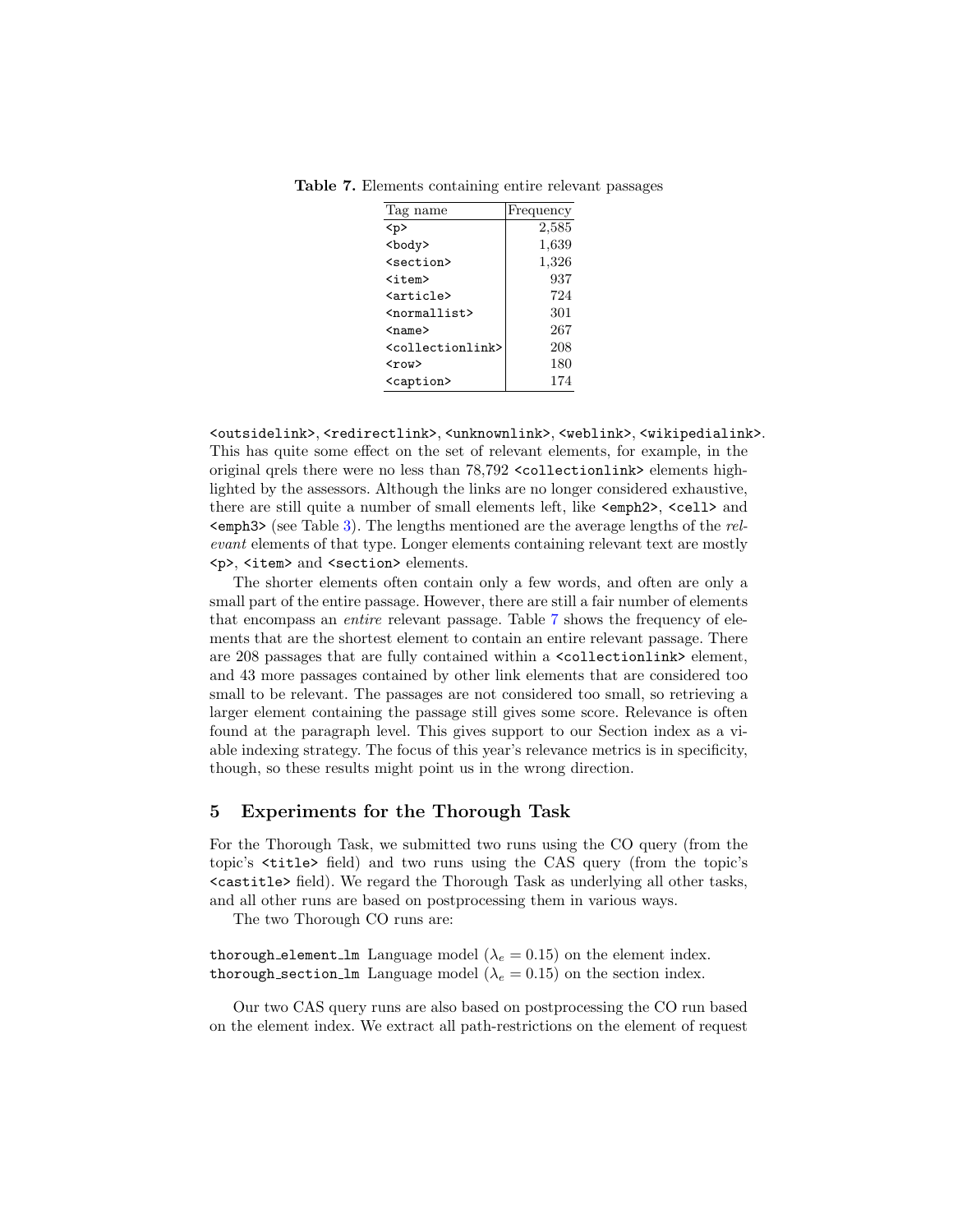<span id="page-6-0"></span>Table 8. Results for the Thorough Task (generalized, off)

| Run                                                |        |        |        |        | MAep nxCG@5 nxCG@10 nxCG@25 nxCG@50 |
|----------------------------------------------------|--------|--------|--------|--------|-------------------------------------|
| thorough_element_lm                                | 0.0471 | 0.4120 | 0.3789 | 0.3262 | 0.2790                              |
| thorough_section_1m                                | 0.0431 | 0.3948 | 0.3721 | 0.2977 | 0.2503                              |
| thorough_element_lm_cas.seperate $ 0.0265 $ 0.2124 |        |        | 0.1761 | 0.1511 | 0.1208                              |
| thorough_element_lm_cas.joined                     | 0.0222 | 0.1872 | 0.1642 | 0.1410 | 0.1100                              |

in the CAS query, and filter the results for elements conforming on all or some of the location steps.

The two Thorough CAS query runs are:

- thorough element lm cas. joined Language model ( $\lambda_e = 0.15$ ) on the element index, retaining elements that satisfy the complete path expression.
- thorough element lm cas. seperate Language model ( $\lambda_e = 0.15$ ) on the element index, retaining element that satisfy at least the tagname of the element of request.

For all submitted runs we used the default length prior parameter  $\beta = 1$ , although XML retrieval may require special length normalization [\[8\]](#page-14-7). Since we're dealing with a new collection, it is interesting to see whether the different parameter settings of the length prior show the same effect on this new collection. We also experimented with different  $\lambda_e$  and  $\beta$  setting to see what works, and what doesn't.

### 5.1 Results

We will now discuss the results for the four Adhoc tasks, starting with the Thorough Task. The Thorough Task puts no restriction on XML elements to return. Table [8](#page-6-0) shows the results for the Thorough Task. We first discuss the top two runs using the keyword or CO query. We make a few observations: First, we see that the index containing all XML elements in the collection is more effective on all measures. Second, we see that difference with the section index (containing only article, body, section, and paragraph nodes) is relatively small, especially in terms of precision. This is in line with earlier results on the IEEE collection, and shows the potential of the much smaller section index. We now zoom in on the bottom two runs using the structured or CAS query. We see that the joined run (using the element of request's full path as a Boolean filter) performs less good than the separate run (filtering only for the tagname of the element of request). When comparing the results for the CO and CAS queries, we see that the CO query runs are more effective for both mean average precision, and for early precision. While the loss of mean average precision can be expected, the structural hints hold the potential to improve precision. We should note, however, that the CAS processing was done naively, resulting in many topics with very few or no results left.

Table [9](#page-7-0) shows the results for non-official runs for the Thorough Task, using different values for the language model parameters. With a higher value of  $\lambda_e$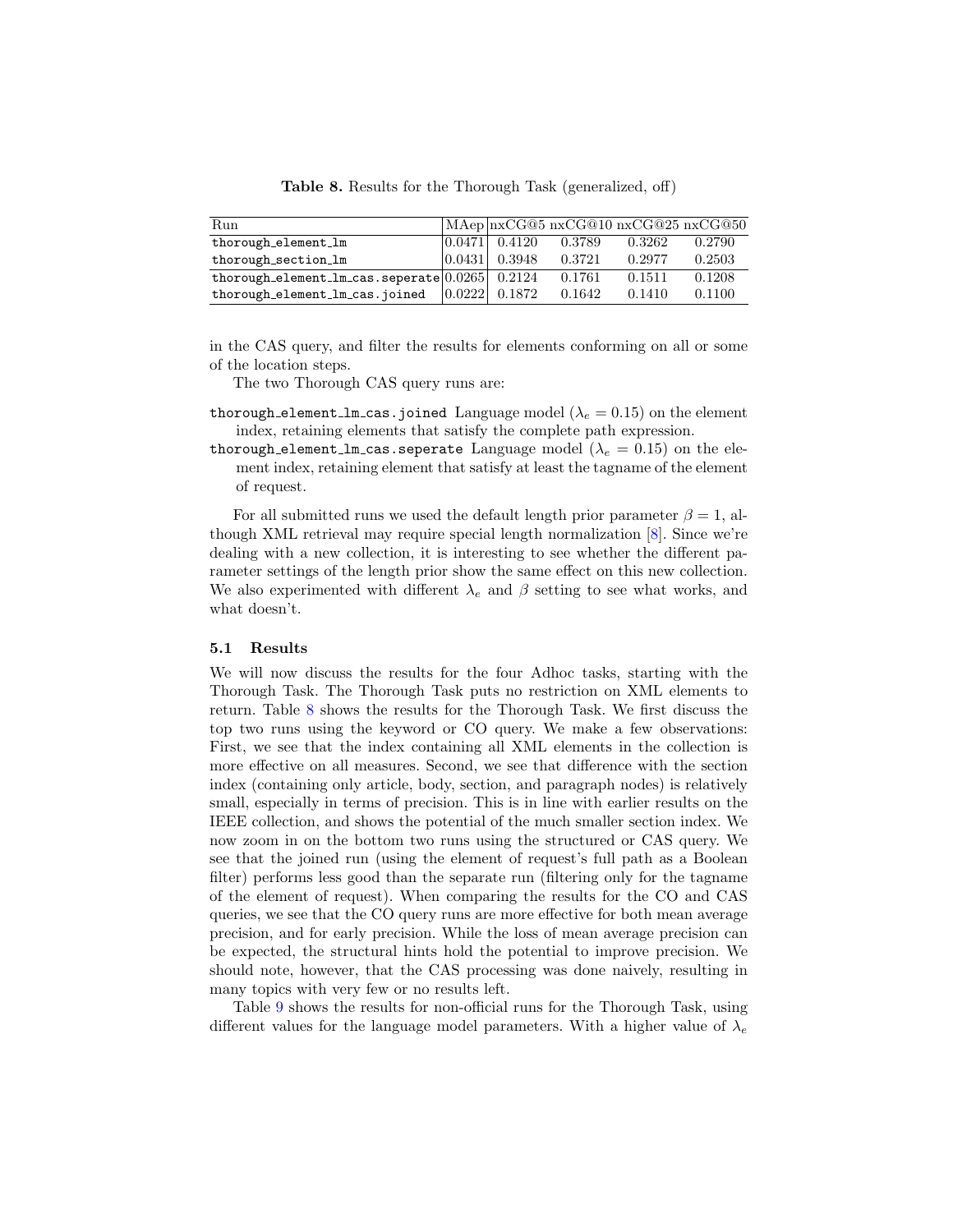Table 9. Results for the Thorough Task (generalized, off) for different parameter settings

<span id="page-7-0"></span>

| Run                                                |        |        | MAep nxCG@5 nxCG@10 nxCG@25 nxCG@50 |        |
|----------------------------------------------------|--------|--------|-------------------------------------|--------|
| element $\beta = 0.8, \lambda_e = 0.15  0.0460 $   | 0.3739 | 0.3383 | 0.2901                              | 0.2500 |
| element $\beta = 0.9, \lambda_e = 0.15   0.0465  $ | 0.3820 | 0.3473 | 0.2940                              | 0.2502 |
| element $\beta = 1.0, \lambda_e = 0.15  0.0471 $   | 0.3868 | 0.3519 | 0.2982                              | 0.2508 |
| element $\beta = 1.1, \lambda_e = 0.15   0.0462  $ | 0.3727 | 0.3317 | 0.2973                              | 0.2464 |
| element $\beta = 0.8, \lambda_e = 0.30   0.0462  $ | 0.3884 | 0.3479 | 0.2966                              | 0.2525 |
| element $\beta = 0.9, \lambda_e = 0.30  0.0465 $   | 0.3897 | 0.3494 | 0.3004                              | 0.2533 |
| element $\beta = 1.0, \lambda_e = 0.30  0.0469 $   | 0.3878 | 0.3512 | 0.3005                              | 0.2518 |
| element $\beta = 1.1, \lambda_e = 0.30  0.0465 $   | 0.3867 | 0.3471 | 0.2995                              | 0.2501 |



<span id="page-7-1"></span>Fig. 1. Effect of the length prior for the Thorough Task using the element index with standard smoothing

we see the expected gain of precision and loss of recall (or MAep). Also, with a higher  $\lambda_e$  value, the length prior parameter  $\beta$  has less effect. The scores for the  $\lambda_e = 0.30$  runs are very similar. With the standard  $\lambda_e = 0.15$  the standard  $\beta = 1.0$  gives the best results.

Figure [1](#page-7-1) show the effect of different length prior settings on performance in terms of MAep. We clearly see that the default value  $\beta = 1.0$  gives optimal performance with the new assessments. If we compare the new assessments with the old assessments (where the links are considered exhaustive), we see that a lower value of  $\beta$  gives better performance. This can be explained by the huge number of relevant <collectionlink> elements in the old assessments. Lower  $\beta$  values retrieve more smaller elements, many of which are  $\alpha$ -collectionlink> elements.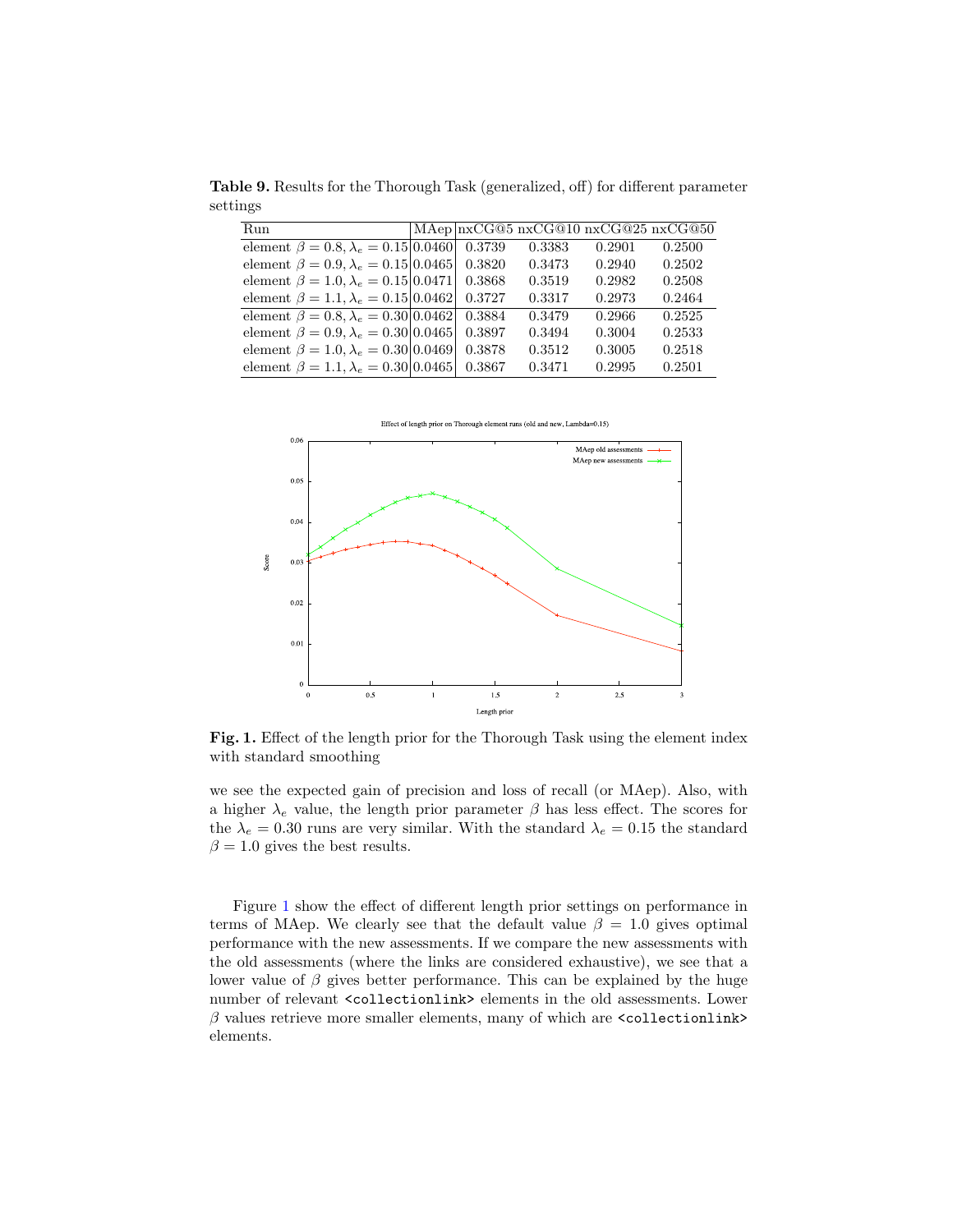<span id="page-8-1"></span>Table 10. Results for the Focused Task (generalized, off)

| Run                             |        |        |        | $\left \max_{\text{CG}}\right $ nxCG@10 nxCG@25 nxCG@50 MAep |                  |
|---------------------------------|--------|--------|--------|--------------------------------------------------------------|------------------|
| focused_element_lm              | 0.3337 | 0.2948 | 0.2252 | 0.1781                                                       | 0.0140           |
| focused_section_1m              | 0.3386 | 0.2868 | 0.2212 | 0.1834                                                       | 0.0152           |
| focused_element_lm_cas.seperate | 0.2845 | 0.2288 | 0.1634 | 0.1159                                                       | 0.0080           |
| focused_element_lm_cas.joined   | 0.2400 | 0.1981 | 0.1409 | 0.1010                                                       | $ 0.0069\rangle$ |

# <span id="page-8-0"></span>6 Experiments for the Focused Task

For the Focused Task we submitted two runs using the CO query and two runs using the CAS query. All our Focused Task submissions correspond to a Thorough Task submission, and are post-processed by a straightforward list-based removal strategy. We traverse the list top-down, and simply remove any element that is an ancestor or descendant of an element seen earlier in the list. For example, if the first result from an article is the article itself, we will not include any further element from this article.

The resulting two Focused CO runs are:

- focused element lm Language model ( $\lambda_e = 0.15$ ) on the element index, with list-based removal of ancestor or descendant elements.
- focused section lm Language model ( $\lambda_e = 0.15$ ) on the section index, with list-based removal of ancestor or descendant elements.

The resulting two Focused CAS runs are:

- focused element lm cas.joined Language model ( $\lambda_e = 0.15$ ) on the element index, retaining elements that satisfy the complete path expression, and with list-based removal of ancestor or descendant elements.
- focused element lm cas. seperate Language model  $(\lambda_e = 0.15)$  on the element index, retaining element that satisfy at least the tagname of the element of request, and with list-based removal of ancestor or descendant elements.

We also look at the impact of different levels of smoothing and of length normalization.

#### 6.1 Results

For the Focused Task, none of the retrieved elements was allowed to contain text that overlaps with another retrieved element. Table [10](#page-8-1) shows the results for the Focused Task. The results for the official measure (nxCG) are listed first (columns 2 through 5). The runs based on the section and element index show almost the same performance for this task. At ranks 5 and 50, the section index run performs better than the element index run. For the two runs using the structured query, we see again that the run using only the tagname of the target element ("separate") scores better. The CAS query runs are less effective than the CO query runs, although the difference in performance is much smaller than for the Thorough Task before.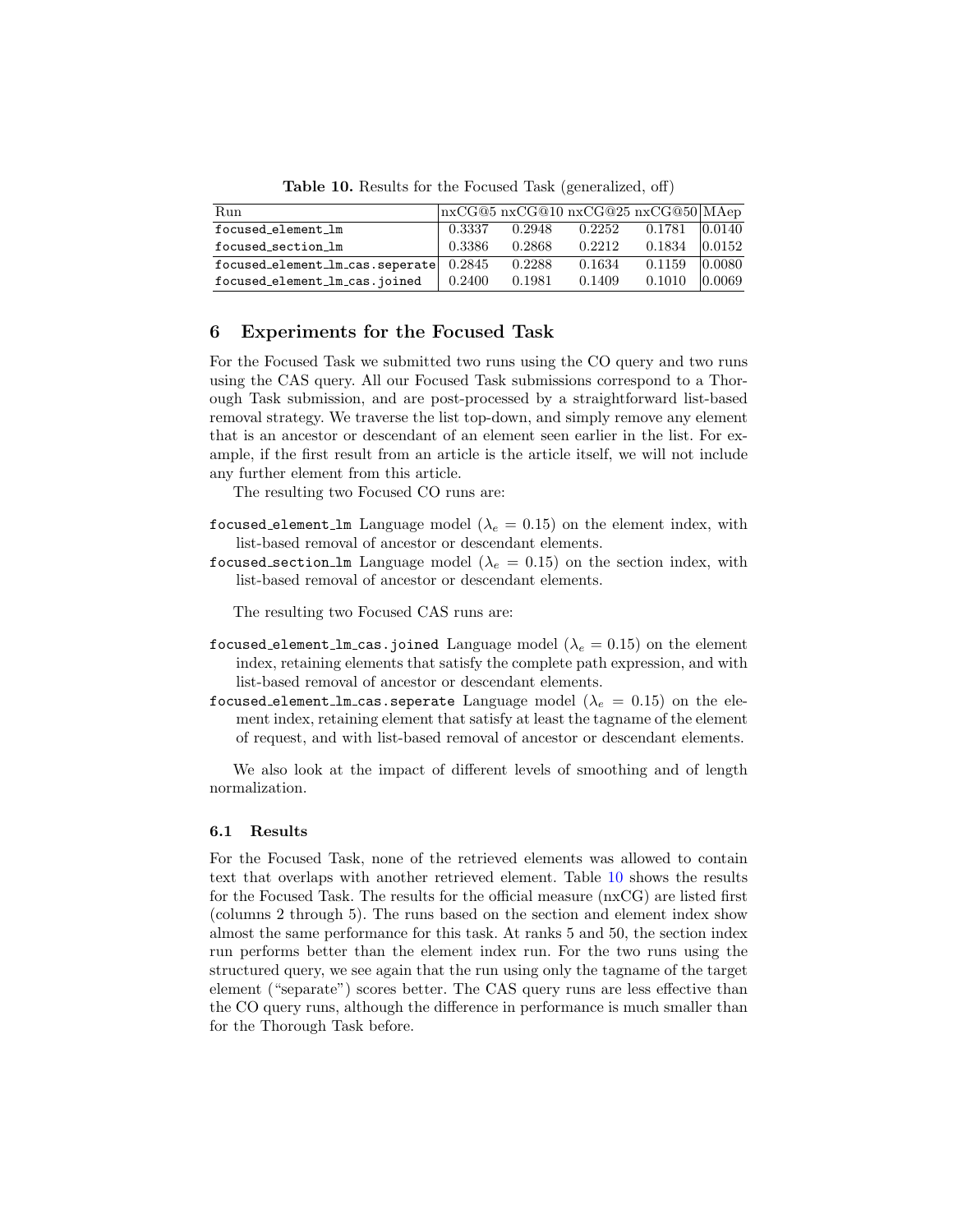Table 11. Results for the Focused Task (generalized, off) for different parameter settings

<span id="page-9-1"></span>

| Run                                            |        |        | $n \times CG@5$ $n \times CG@10$ $n \times CG@25$ $n \times CG@50$ $MAep$ |        |
|------------------------------------------------|--------|--------|---------------------------------------------------------------------------|--------|
| element $\beta = 0.8, \lambda_e = 0.15$ 0.3315 | 0.2923 | 0.2305 | 0.1843                                                                    | 0.0144 |
| element $\beta = 1.0, \lambda_e = 0.15$ 0.3337 | 0.2948 | 0.2252 | 0.1781                                                                    | 0.0140 |
| element $\beta = 1.1, \lambda_e = 0.15$ 0.3256 | 0.2913 | 0.2208 | 0.1737                                                                    | 0.0135 |
| element $\beta = 0.5, \lambda_e = 0.30$ 0.3353 | 0.3025 | 0.2354 | 0.1885                                                                    | 0.0144 |
| element $\beta = 1.0, \lambda_e = 0.30$ 0.3410 | 0.2920 | 0.2296 | 0.1790                                                                    | 0.0139 |
| element $\beta = 1.1, \lambda_e = 0.30$ 0.3438 | 0.2913 | 0.2264 | 0.1763                                                                    | 0.0139 |

We evaluate runs here using the same measures as the Thorough Task above, but since the elements judged relevant in recall base may overlap, performance can never obtain perfect scores. The Thorough measure MAep is listed in column 6 of Table [10](#page-8-1) for comparison. Interestingly, the section index run is outperforming the element index run for the Focused Task. When comparing the Focused Task results to the Thorough Task results, we note that, as expected, the scores are substantially lower. There is a moderate decline for the precision scores, but the recall (and mean average precision) drops dramatically.

Table [11](#page-9-1) shows the results for non-official runs for the Focused Task, using different values for the language model parameters. As may be expected, a higher value of  $\lambda_e$  leads to a minor increase in precision. However, a lower value of  $\beta$ leads to a small increase at higher ranks and in MAep. This is unexpected since the corresponding Thorough run is actually inferior to the standard length normalization ( $\beta = 1.0$ ). A possible explanation is the non-overlapping nature of the Focused runs: in case a long element is selected, this immediate outlaws a wide range of other elements. A case in point is when the  $\langle$  article> element is selected, which effectively exhausts the whole article.

#### <span id="page-9-0"></span>7 Experiments for the All in Context Task

For the All in Context Task, we only submitted runs using CO query. Here, we base our runs on the Thorough Task runs using the section index. We cluster all elements belonging to the same article together, and order the article clusters either by the highest scoring element, or by the combined scores of all elements belonging to the article.

The two All in Context CO runs are:

- all section lm.highest Language model ( $\lambda_e = 0.15$ ) on the section index, clustered by article and ranked according to the highest scoring element in an article, and with list-based removal of ancestor or descendant elements.
- all section lm.sum Language model ( $\lambda_e = 0.15$ ) on the section index, clustered by article and ranked according to the sum of element scores in an article, with list-based removal of ancestor or descendant elements.

#### 7.1 Results

For the All in Context Task, there is the further restriction that retrieved elements must be grouped per article (and still may not overlap). Table [12](#page-10-0) shows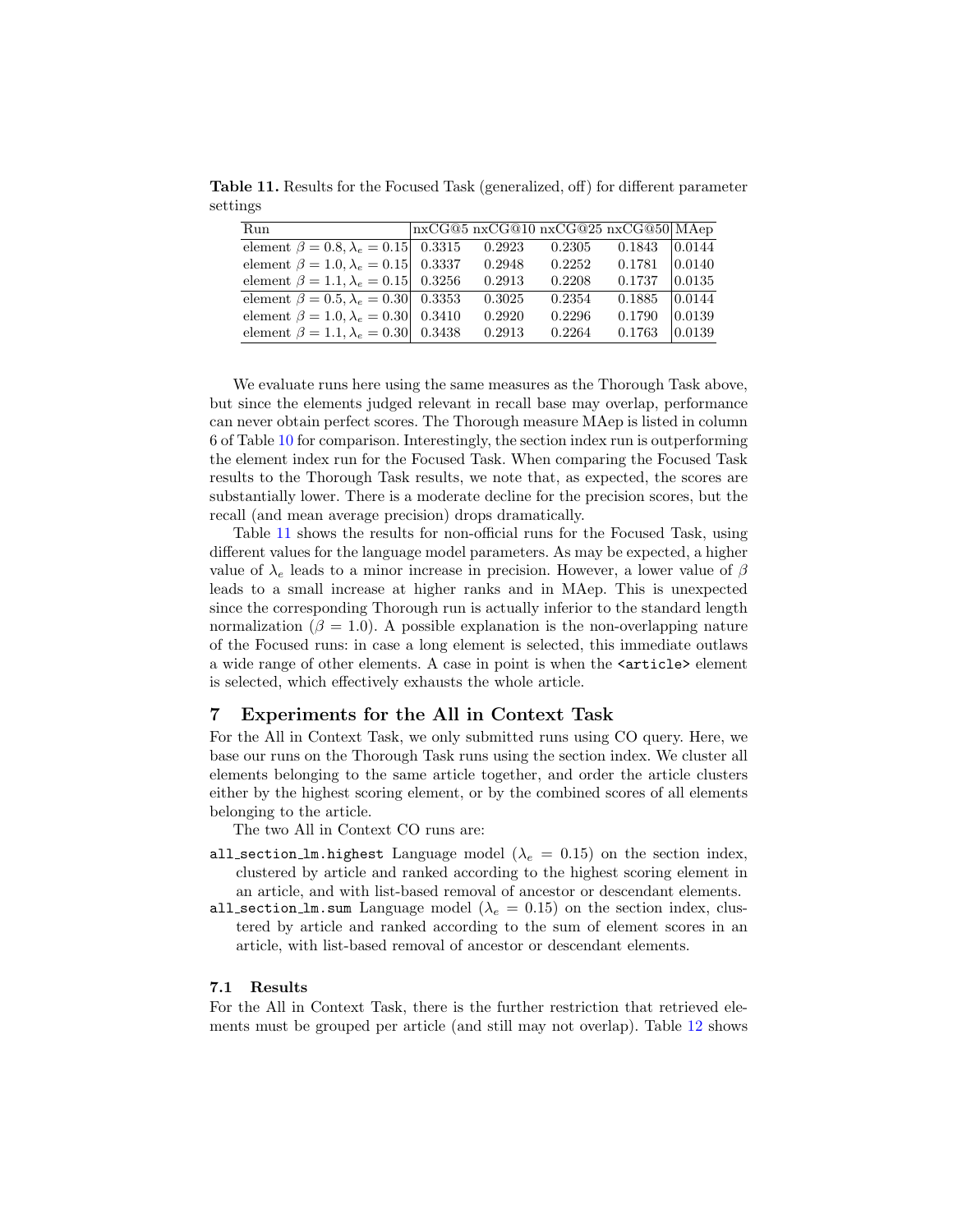Table 12. Results for the All in Context Task (generalized precision)

<span id="page-10-0"></span>

| Run                                                          |  |                                    | MAgP/gP@5 gP@10 gP@25 gP@50 |
|--------------------------------------------------------------|--|------------------------------------|-----------------------------|
| all_section_lm.highest $ 0.1633 0.3014$ 0.2633 0.1966 0.1579 |  |                                    |                             |
| all section lm.sum                                           |  | 0.1062 0.1592 0.1351 0.1283 0.1136 |                             |

<span id="page-10-1"></span>Table 13. Results for the All in Context Task (generalized, off)

| Run                                        |                                | MAep nxCG@5 nxCG@10 nxCG@25 nxCG@50 |        |        |
|--------------------------------------------|--------------------------------|-------------------------------------|--------|--------|
| all_section_1m.highest $ 0.0157 \t0.3357 $ |                                | 0.3082                              | 0.2291 | 0.1898 |
| all_section_lm.sum                         | $\vert 0.0112 \, 0.2454 \vert$ | 0.2135                              | 0.1805 | 0.1477 |

Table 14. Results for the All In Context Task (generalized, off) for different parameter settings

<span id="page-10-2"></span>

| Run                                                                                                 |  | $\vert$ MAgP $\vert$ gP $\omega$ 5 gP $\omega$ 10 gP $\omega$ 25 gP $\omega$ 50 |  |
|-----------------------------------------------------------------------------------------------------|--|---------------------------------------------------------------------------------|--|
| element $\beta = 1.0, \lambda_e = 0.15 \mid 0.1509 \mid 0.2743 \mid 0.2450 \mid 0.1858 \mid 0.1449$ |  |                                                                                 |  |
| element $\beta = 1.2, \lambda_e = 0.15 \mid 0.1552 \mid 0.2895 0.2611 0.1940 0.1468$                |  |                                                                                 |  |
| element $\beta = 1.4, \lambda_e = 0.15 \mid 0.1556 \mid 0.3031 \mid 0.2628 \mid 0.1947 \mid 0.1472$ |  |                                                                                 |  |
| element $\beta = 1.5, \lambda_e = 0.15   0.1532   0.3046 0.2566 0.1934 0.1452$                      |  |                                                                                 |  |
| element $\beta = 1.0, \lambda_e = 0.30   0.1535   0.2881   0.2489   0.1920   0.1486$                |  |                                                                                 |  |
| element $\beta = 1.2, \lambda_e = 0.30   0.1564   0.3054 0.2590 0.1997 0.1518$                      |  |                                                                                 |  |
| element $\beta = 1.4, \lambda_e = 0.30   0.1579   0.3065 0.2669 0.1993 0.1515$                      |  |                                                                                 |  |
| element $\beta = 1.5, \lambda_e = 0.30   0.1567   0.3088 0.2650 0.1961 0.1508$                      |  |                                                                                 |  |

the results for the All in Context Task. The official measure is the mean average generalized precision in column 2. We see that for ranking the groups of elements from the same article, the best scoring element is a more useful criterion than the sum of all element scores.

Table [13](#page-10-1) also evaluates the runs using the same measures as the Thorough and Focused Task above. When comparing the All in Context Task results to the Focused Task results, we see that the clustering by article improves performance for all measures. That is, clustering the elements per article is more effective than ranking them on their own similarity score. This is an unexpected result that may be related to the organization of information in an encyclopedia like Wikipedia.

Table [14](#page-10-2) shows the results for non-official runs for the All in Context Task, using different values for the language model parameters. The runs on the element index are all inferior to the official run on the section index. Again, as may be expected, a higher value of  $\lambda_e$  leads to a small increase in precision. In fact, it also results in an increase of MAep. Moreover, a higher value of  $\beta$  also leads to an increase of both precision and MAep. A possible explanation is the generalized precision measure that treats "retrieved articles" as ranks, and the fact that there is usually only a small number of articles with relevance in the Wikipedia collection. This leads to an incentive to ensure that at least those articles are retrieved.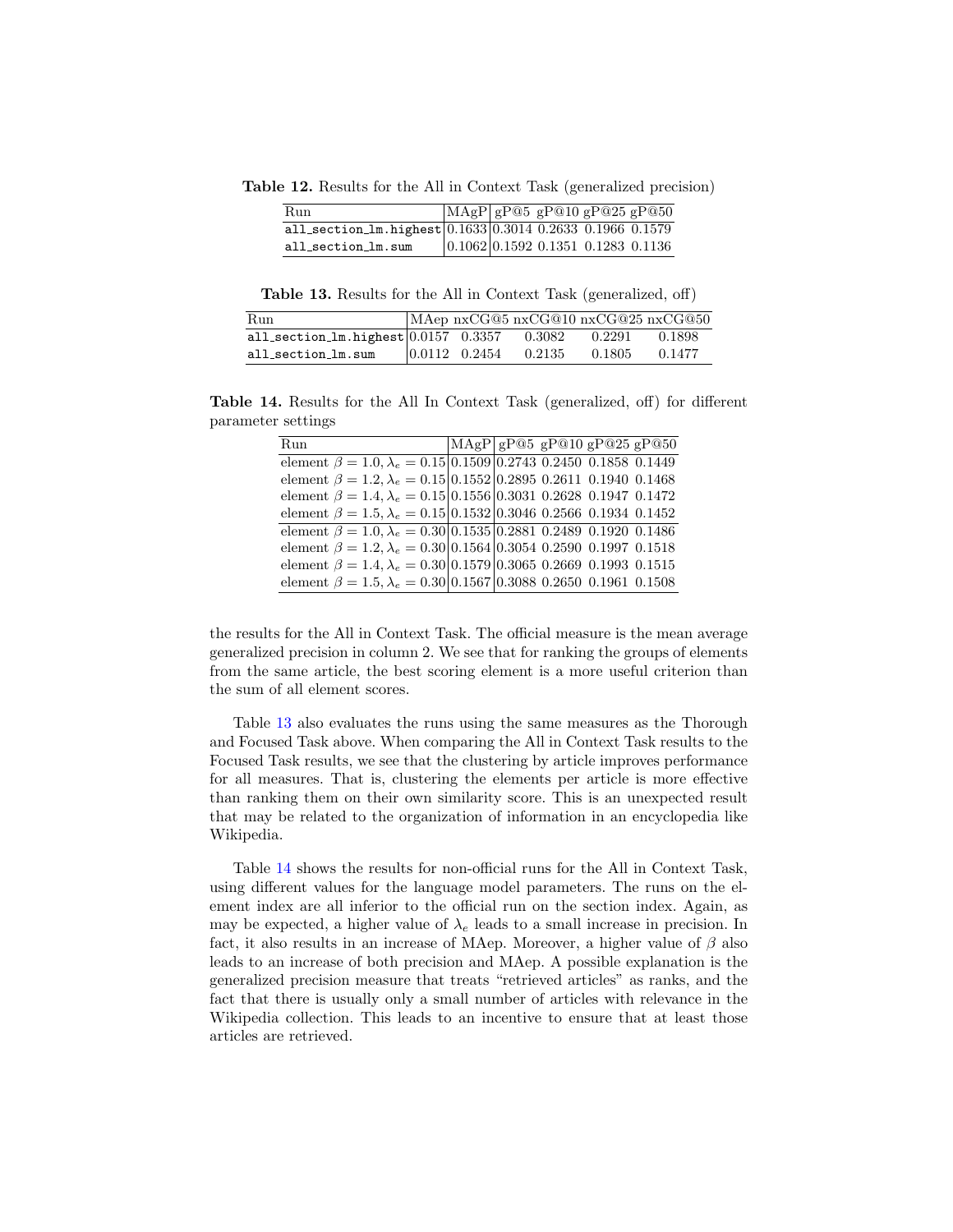<span id="page-11-1"></span>Table 15. Results for the Best in Context Task (generalized, off)

| <b>Run</b>                                                                                                                                                       | $A=0.01 A=0.1 A=1 A=10 A=100$                                                                           |  |  |
|------------------------------------------------------------------------------------------------------------------------------------------------------------------|---------------------------------------------------------------------------------------------------------|--|--|
| $\texttt{best\_section\_lm.highest\_score}\xspace\hspace{1mm} 0.1237 \hspace{1mm} \overline{0.2103 \hspace{1mm} 0.3437 \hspace{1mm} 0.5365 \hspace{1mm} 0.7369}$ |                                                                                                         |  |  |
| best_section_lm.first                                                                                                                                            | $\begin{array}{ c c c c c c c c } \hline 0.1237 & 0.2103 & 0.3437 & 0.5365 & 0.7369 \hline \end{array}$ |  |  |
| best_section_lm.article                                                                                                                                          | $\vert$ 0.0754 0.1761 0.3027 0.4853 0.7021                                                              |  |  |

<span id="page-11-2"></span>Table 16. Results for the Best in Context Task (generalized, off)

| Run                                  |        |        |        | $\ln xCG@5 \text{ n}xCG@10 \text{ n}xCG@25 \text{ n}xCG@50 \text{ MAep}$ |        |
|--------------------------------------|--------|--------|--------|--------------------------------------------------------------------------|--------|
| best_section_1m.highest_score 0.3290 |        | 0.2796 | 0.2083 | 0.1678 0.0131                                                            |        |
| best_section_lm.first                | 0.3290 | 0.2796 | 0.2083 | 0.1678 0.0131                                                            |        |
| best_section_lm.article              | 0.2451 | 0.1983 | 0.1424 | 0.1109                                                                   | 0.0085 |

### <span id="page-11-0"></span>8 Experiments for the Best in Context Task

Finally, for the Best in Context Task we submitted three runs, all based on the CO query. We use, again, the runs made against the section index, and post-process them such that only a single result per article is kept in the result file.

best section lm.highest score Language model ( $\lambda_e = 0.15$ ) on the section index, selecting only the highest scoring element per article.

best section lm.article Language model ( $\lambda_e = 0.15$ ) on the section index, selecting the article node of each element from an unseen article.

best section lm.first Language model ( $\lambda_e = 0.15$ ) on the section index, selecting only the first element (in reading order) that is retrieved per article.

### 8.1 Results

For the Best in Context Task, we may only retrieve a single result per article. For this task, a best-entry-point was obtained from the human judge during the assessment procedure. With high A values the position of the Best-Entry-Point in the article has very little impact, leading to scores of 1 for a Best-Entry-Point anywhere in the document. Table [15](#page-11-1) shows the results for the Best in Context Task. It is comforting to note that the element selection strategies outperform the strategy that simply backs off to the whole article. As mentioned above, with higher A values the position of the BEP has less effect, which can be seen by the convergence of scores for the different methods. Our Best in Context runs where based on postprocessing the All in Context run, resulting in the same performance for selecting the first or highest scoring element. This may be due to the layered processing of the runs, where the Thorough Task's section index run is processed by removing overlap, then clustered by article, and then, finally, we selecting our final element to retrieve.

In Table [16,](#page-11-2) we also evaluate runs here using the same measures as the Thorough Task above, so optimal performance will result in still grossly imperfect scores. When comparing the Best in Context Task results to the All in Context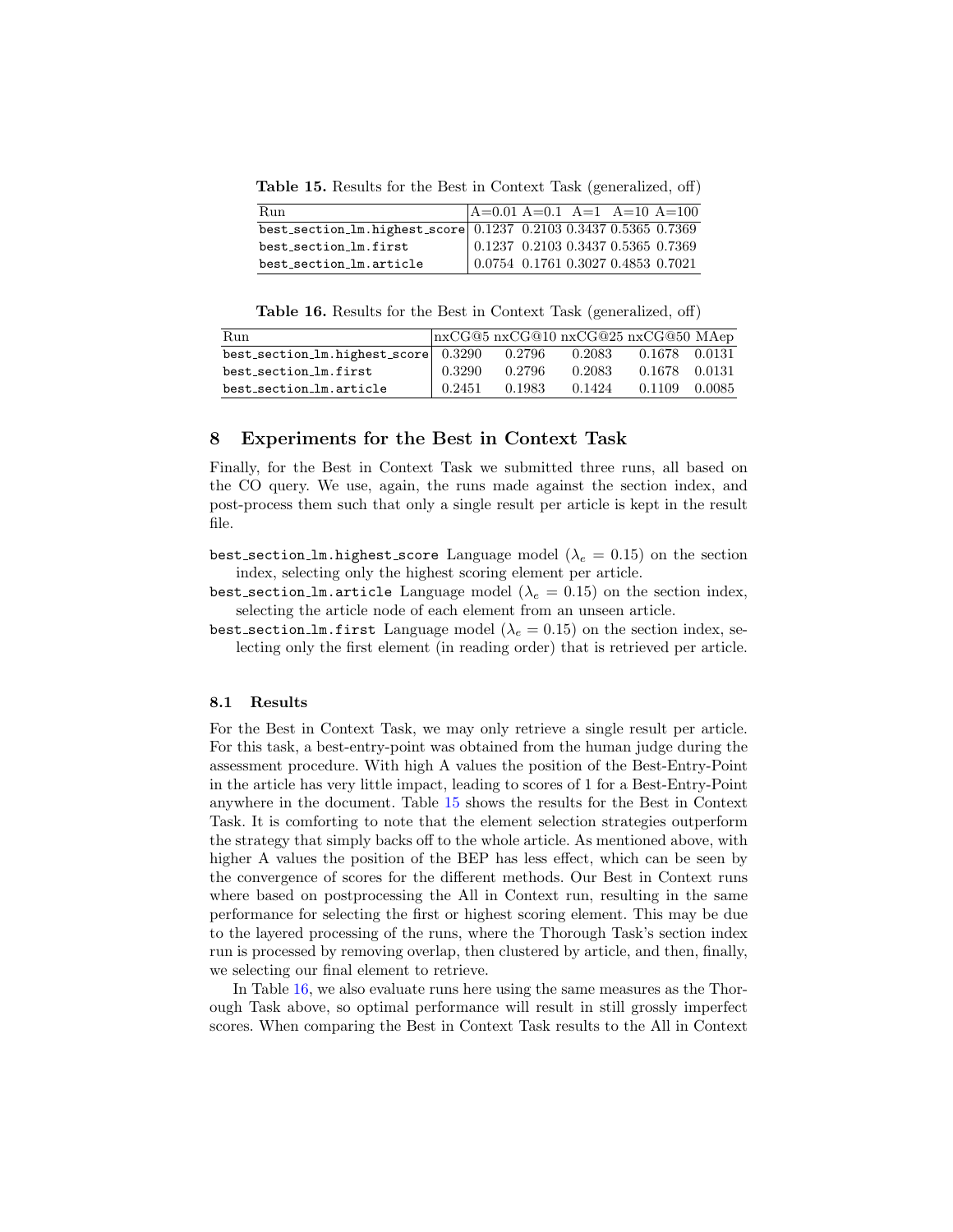

<span id="page-12-2"></span><span id="page-12-1"></span>Fig. 2. Distance between BEP and first highlighted character

Table 17. Mixture model results for the Thorough Task (generalized, off)

| Run                                                            |  |        | MAep nxCG@5 nxCG@10 nxCG@25 nxCG@50 |        |
|----------------------------------------------------------------|--|--------|-------------------------------------|--------|
| element $\lambda_e = 0.05, \lambda_d = 0.10   0.0433   0.3429$ |  | 0.3176 | 0.2776                              | 0.2324 |
| element $\lambda_e = 0.10, \lambda_d = 0.05  0.0447 $ 0.3640   |  | 0.3358 | 0.2918                              | 0.2457 |
| element $\lambda_e = 0.10, \lambda_d = 0.10   0.0447   0.3693$ |  | 0.3361 | 0.2939                              | 0.2464 |
| element $\lambda_e = 0.20, \lambda_d = 0.10   0.0452   0.3895$ |  | 0.3477 | 0.2976                              | 0.2506 |
| element $\lambda_e = 0.30, \lambda_d = 0.10   0.0452   0.3900$ |  | 0.3481 | 0.3041                              | 0.2513 |

Task results, we note that there is only a moderate loss of precision for the Best in Context Task.

This result can be explained if we look at the position of the Best-Entry-Point relative to the first highlighted character in relevant articles. Figure [2](#page-12-1) shows the distribution of absolute distance in bytes between the Best-Entry-Point and the position of the first highlighted character (i.e., the position at which the first passage starts) over articles with relevance. Clearly, assessors predominantly judge the first highlighted character to be the best point to start reading.

## <span id="page-12-0"></span>9 Mixture model runs

In this section we look at the performance of the multinomial language model that takes the context of an element into account. We experimented with various  $\lambda_e$  and  $\lambda_d$  values of the mixture language model and compare performance with the runs mentioned above.

Table [17](#page-12-2) shows that less smoothing on the element model improves performance, not only for the official MAep measure, but also for precision at all levels. The difference between  $\lambda_e = 0.20$  and  $\lambda_e = 0.30$  is very small. If we compare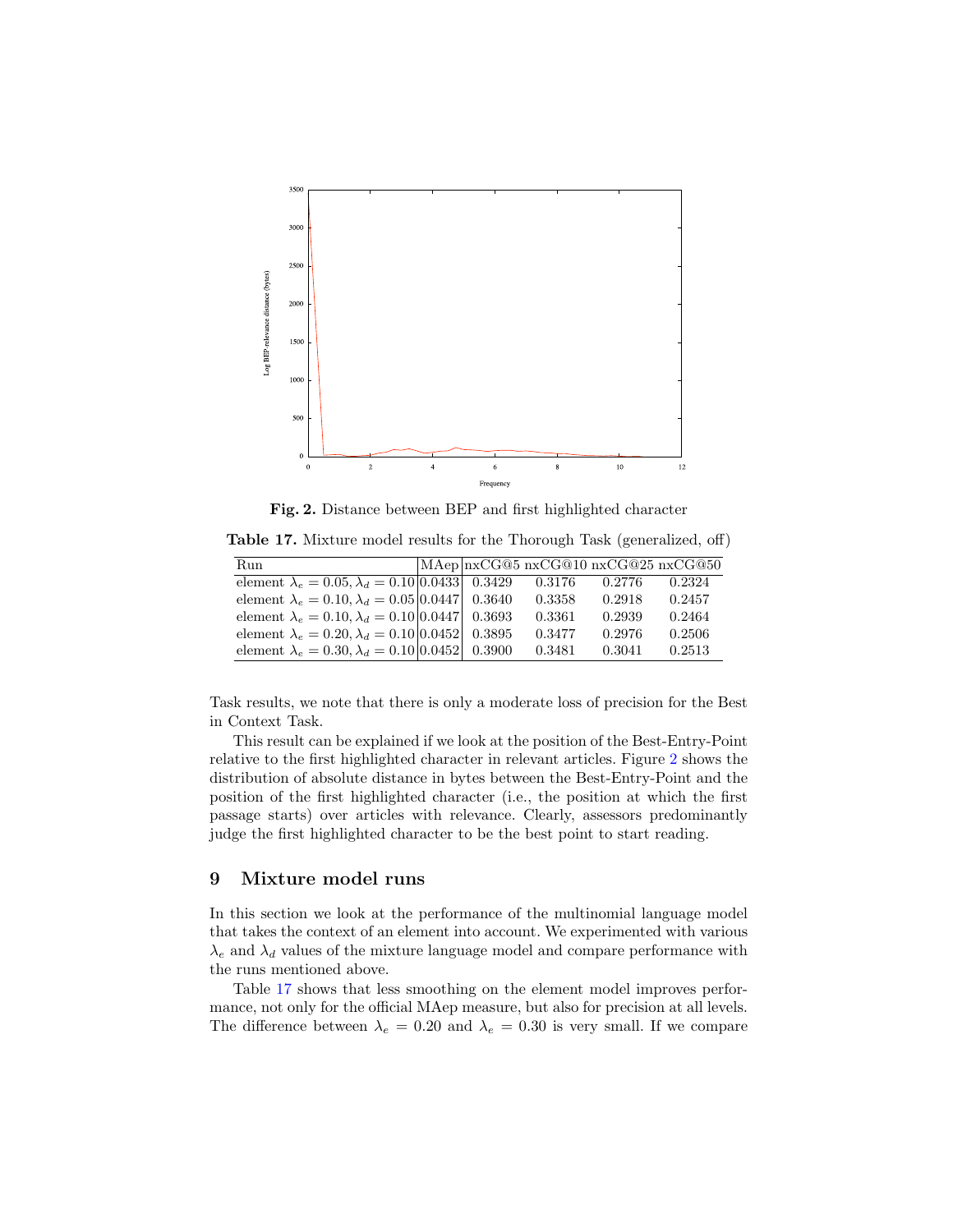<span id="page-13-1"></span>Table 18. Mixture model results for the Focused Task (generalized, off)

| Run                                                   |        |        | $n \times CG@5$ $n \times CG@10$ $n \times CG@25$ $n \times CG@50$ $MAep$ |                  |
|-------------------------------------------------------|--------|--------|---------------------------------------------------------------------------|------------------|
| element $\lambda_e = 0.05, \lambda_d = 0.10$ 0.2987   | 0.2662 | 0.1997 | 0.1542                                                                    | 0.0116           |
| element $\lambda_e = 0.10, \lambda_d = 0.05$ 0.3219   | 0.2786 | 0.2134 | 0.1639                                                                    | 0.0125           |
| element $\lambda_e = 0.10, \lambda_d = 0.10   0.3220$ | 0.2817 | 0.2136 | 0.1639                                                                    | 0.0124           |
| element $\lambda_e = 0.20, \lambda_d = 0.10$ 0.3334   | 0.2847 | 0.2174 | 0.1688                                                                    | 0.0127           |
| element $\lambda_e = 0.30, \lambda_d = 0.10$ 0.3335   | 0.2833 | 0.2214 | 0.1696                                                                    | $ 0.0130\rangle$ |

Table 19. Mixture model results for the All In Context Task (generalized, off, highest scoring element)

<span id="page-13-2"></span>

| Run                                                                                       |  | MAgP gP@5 gP@10 gP@25 gP@50 |  |
|-------------------------------------------------------------------------------------------|--|-----------------------------|--|
| element $\lambda_e = 0.05, \lambda_d = 0.10   0.1403   0.2603   0.2254   0.1719   0.1319$ |  |                             |  |
| element $\lambda_e = 0.10, \lambda_d = 0.05   0.1486 0.2786 0.2389 0.1840 0.1397$         |  |                             |  |
| element $\lambda_e = 0.10, \lambda_d = 0.10   0.1489 0.2804 0.2416 0.1847 0.1405$         |  |                             |  |
| element $\lambda_e = 0.20, \lambda_d = 0.10   0.1530   0.2957   0.2517   0.1924   0.1472$ |  |                             |  |
| element $\lambda_e = 0.30, \lambda_d = 0.10   0.1538 0.2969 0.2540 0.1943 0.1480$         |  |                             |  |

the results with runs based on the element index and the section index (see Table [8\)](#page-6-0), performance of the mixture model is comparable to that of the section index run. Also, setting the article model smoothing parameter  $\lambda_d$  higher also slightly improves precision scores. In sum, the mixture language model has a slight positive effect on precision, but does not improve overall performance.

Table [18](#page-13-1) shows the results for the Focused Task. Here, the effects of the two smoothing parameters are very similar to the Thorough Task. When compared to the official element and section based runs (Table [10\)](#page-8-1), we see no gain in performance.

Table [19](#page-13-2) shows the results for the All In Context Task, where we restrict our attention to the article ordering based on the highest scoring element. The results show the same effect of the smoothing parameters as for the other tasks. A higher  $\lambda_e$  leads to better performance. The difference between  $\lambda_e = 0.20$  and  $\lambda_e = 0.30$  is very small again. The mixture model can lead to improvement of precision and MAgP, however the gain is inferior to the increase of length normalization (see Table [14\)](#page-10-2).

The mixture language model proved far less effective for the Wikipedia collection, than earlier research on the IEEE collection [\[4\]](#page-14-3). An obvious source of explanation is in the relative length of Wikipedia articles: recall that the average article contains only 415 words. This makes the article context a less powerful indicator of relevance, and perhaps the model should be extended to incorporate the broader of the particular wikipedia page (for example by considering the rich, semantic link structure).

# <span id="page-13-0"></span>10 Discussion and Conclusions

This paper documents the University of Amsterdam's participation in the INEX 2006 Adhoc Track. We participated in all four Adhoc Track tasks, and conducted